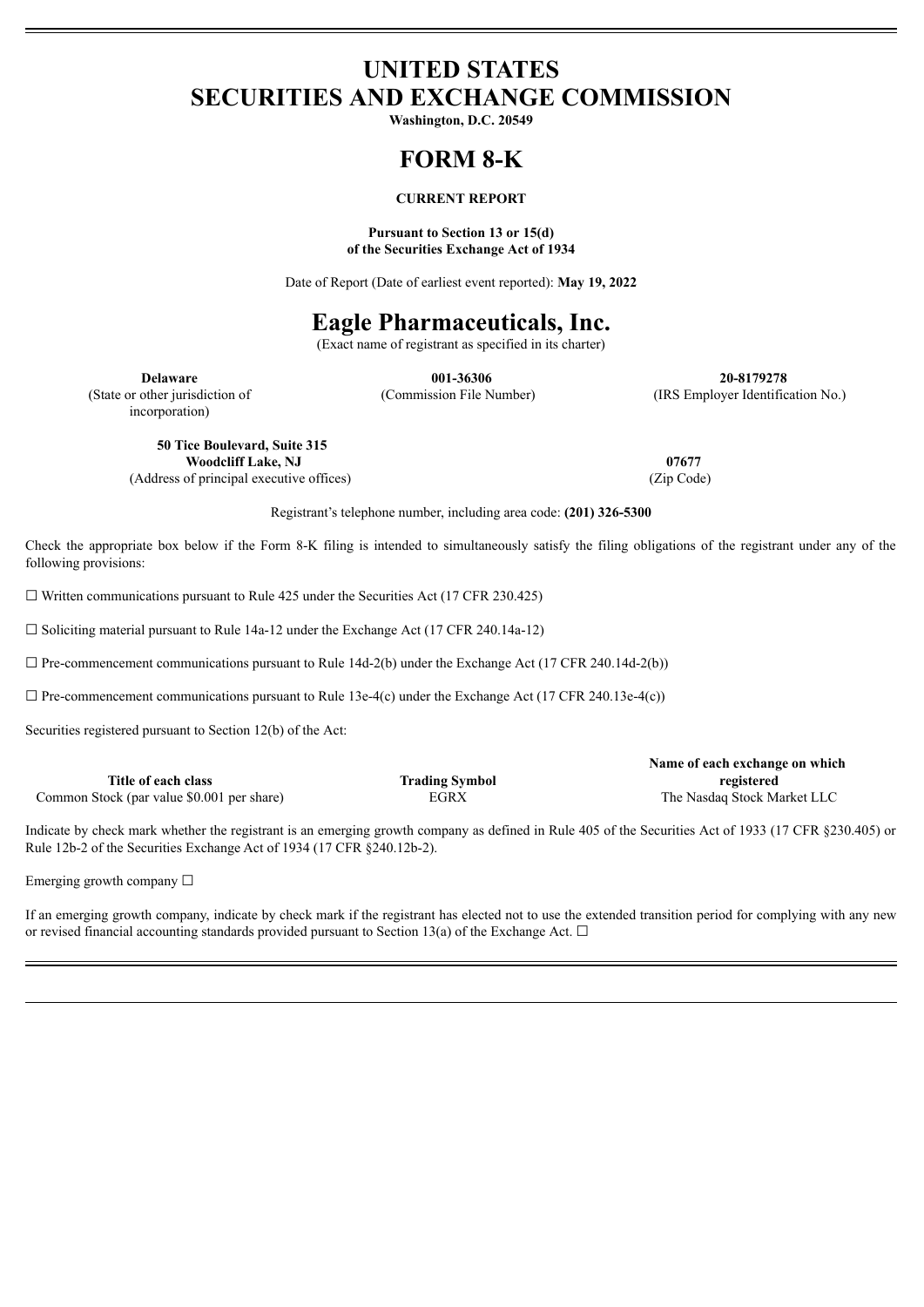### **Item 8.01 Other Events.**

On May 20, 2022, Acacia Pharma Group PLC ("Acacia Pharma") announced that holders of 52.91% of Acacia Pharma shares voted on May 19, 2022 to approve the previously announced proposed cash and share offer by Eagle Pharmaceuticals, Inc. (the "Company") for the entire issued and to be issued share capital of Acacia Pharma, to be effected by means of a court sanctioned scheme of arrangement under Part 26 of the UK Companies Act 2006 (the "Proposed Acquisition") and that the special resolution to implement the Proposed Acquisition, including the amendment of Acacia Pharma's articles of association, was approved. The Proposed Acquisition is subject to additional closing conditions, including, among others (i) the sanction of the Proposed Acquisition by the High Court of Justice of England and Wales (the "Court") and (ii) the Proposed Acquisition becoming effective no later than June 30, 2022, which date may be extended by mutual agreement of the parties.

The expected timetable for the Proposed Acquisition remains as set out on pages 16 and 17 of the Scheme Document, included as Exhibit 99.1 to the Company's Current Report on Form 8-K filed with the Securities and Exchange Commission on April 27, 2022. The timing of the Proposed Acquisition will depend on whether and when the closing conditions are satisfied and the sanction of the Proposed Acquisition by the Court. There is no assurance that the Proposed Acquisition will be consummated on the expected timetable or at all.

#### **Forward-Looking Statements**

This Current Report contains forward-looking information within the meaning of the Private Securities Litigation Reform Act of 1995, as amended, and other securities laws. Forward-looking statements are statements that are not historical facts. Words and phrases such as "anticipated," "forward," "will," "would," "may," "remain," "potential," "prepare," "expected," "believe," "plan," "near future," "belief," "guidance," and similar expressions are intended to identify forward-looking statements. These statements include, but are not limited to, statements regarding future events such as: the strategic fit of BARHEMSYS and BYFAVO with the Company's specialized hospital-based salesforce; statements regarding the addressable market size and commercial potential for BARHEMSYS and BYFAVO and other products or product candidates; the expected structure, anticipated synergies, terms, timing and closing of the Proposed Acquisition; the Company's marketing, product development, partnering and growth strategy, including relating to the commercialization of BARHEMSYS and BYFAVO, and the ability of Acacia Pharma's technology and know-how to help the Company achieve its strategy; the expectation that the addition of BARHEMSYS and BYFAVO will be accretive to the Company, and the timing thereof; the expected sources of financing for the Proposed Acquisition; the expected cash resources of the Company; the ability of the Company to expand the application of the Acacia Pharma products; the timing, scope or likelihood and timing of regulatory filings and approvals from the FDA for the Company's product candidates, including landiolol; the ability of BARHEMSYS and BYFAVO to address unmet clinical needs; the ability of BARHEMSYS to offer significant economic savings to hospitals and ambulatory centers; the ability of BYFAVO to offer potential health economic benefits and enable shorter procedure times and greater patient throughput; the ability of the Proposed Acquisition to create shareholder value; and the ability of the Company's executive team to execute on the Company's strategy and build stockholder value. All of such statements are subject to certain risks and uncertainties, many of which are difficult to predict and generally beyond the Company's control, that could cause actual results to differ materially from those expressed in, or implied or projected by, the forward-looking information and statements. Such risks and uncertainties include, but are not limited to: the risk that the transaction described above is not consummated or that the benefits of the transaction are not realized; the impacts of the COVID-19 pandemic and geopolitical events such as the ongoing military conflict between Ukraine and Russia and related sanctions against Russia, including disruption or impact in the sales of the Company's marketed products, interruptions or other adverse effects to clinical trials, delays in regulatory review, manufacturing and supply chain interruptions, adverse effects on healthcare systems, disruption in the operations of the Company's third party partners and disruption of the global economy, and the overall impact of the COVID-19 pandemic or other events on the Company's business, financial condition and results of operations; unforeseen expenses or liabilities or other market factors; whether the Company will incur unforeseen expenses or liabilities or other market factors; whether the Company will successfully implement its development plan for its product candidates; delay in or failure to obtain regulatory approval of the Company's or its partners' product candidates; whether the Company can successfully market and commercialize its product candidates; the success of the Company's relationships with its partners; the availability and pricing of third party sourced products and materials; the outcome of litigation involving any of its products or that may have an impact on any of the Company's products; successful compliance with the FDA and other governmental regulations applicable to product approvals, manufacturing facilities, products and/or businesses; general economic conditions, including the potential adverse effects of public health issues, including the COVID-19 pandemic and geopolitical events, on economic activity and the performance of the financial markets generally; the strength and enforceability of the Company's intellectual property rights or the rights of third parties; competition from other pharmaceutical and biotechnology companies and the potential for competition from generic entrants into the market; the risks inherent in the early stages of drug development and in conducting clinical trials; receipt of the Court's sanction of the Proposed Acquisition and the satisfaction of and other closing conditions; and factors in addition to the foregoing that may impact the Company's financial projects and guidance, including among other things, any potential business development transactions, acquisitions, restructurings or legal settlements, in addition to any unanticipated factors, that may cause the Company's actual results and outcomes to materially differ from its projections and guidance; and those risks and uncertainties identified in the "Risk Factors" section of the Company's Annual Report on Form 10-K for the year ended December 31, 2021, filed with the Securities and Exchange Commission (the "SEC") on March 8, 2022, as updated by Eagle's Quarterly Report on Form 10-Q for the quarter ended March 31, 2022, filed with the SEC on May 9, 2022, and its other subsequent filings with the SEC. Readers are cautioned not to place undue reliance on these forward-looking statements. All forward-looking statements contained in this press release speak only as of the date on which they were made. Except to the extent required by law, the Company undertakes no obligation to update such statements to reflect events that occur or circumstances that exist after the date on which they were made.